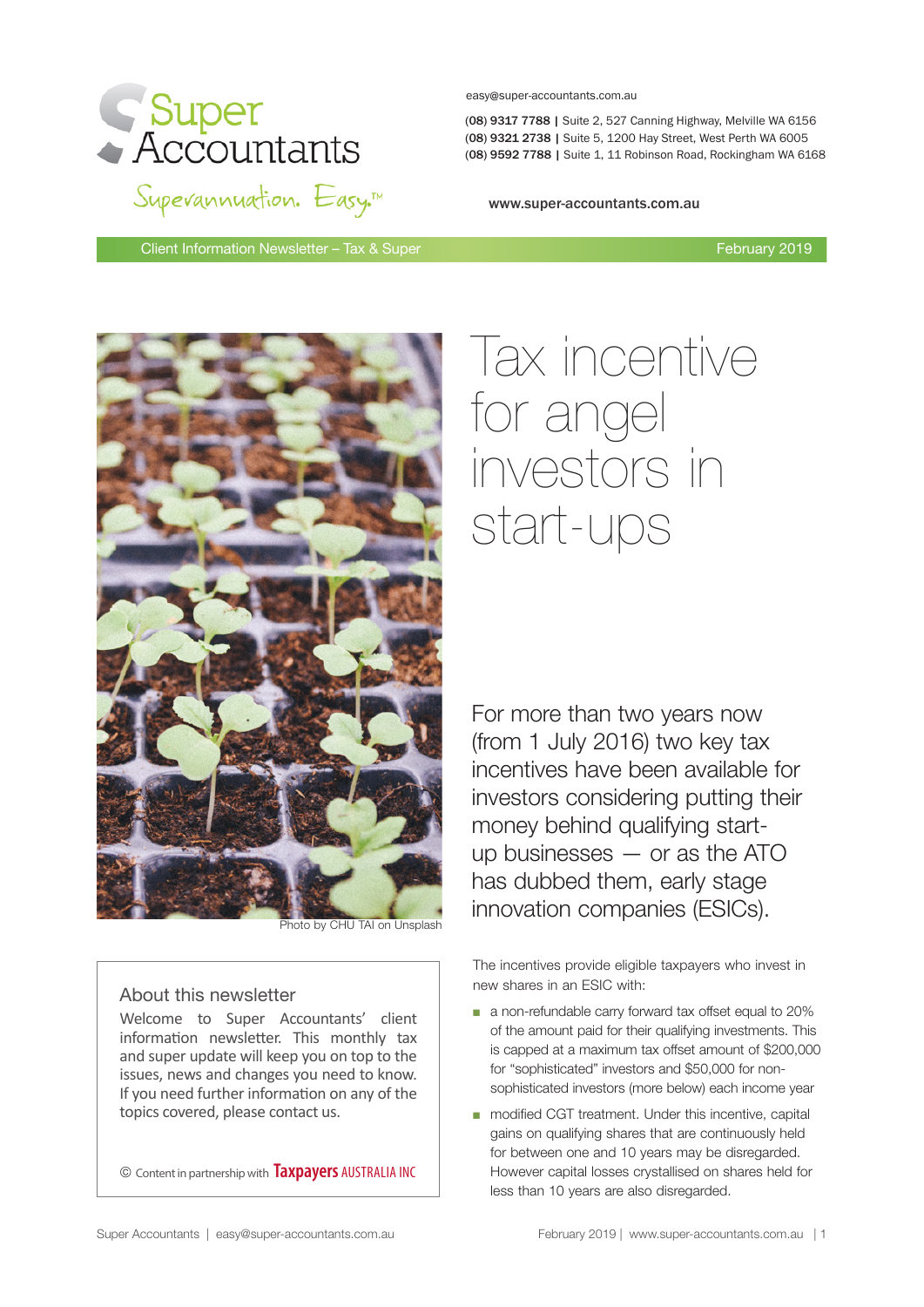## Tax incentive for angel investors in start-ups *cont*

The maximum tax offset cap doesn't limit the shares that qualify for the modified CGT treatment.

If the investor is a trust or partnership, special rules apply so that the entitlement to the tax offset flows through to the member of the trust or partnership. And if the investor is a super fund, the trustee of the fund and not the fund members would be entitled to the tax incentives. Also note that shares acquired under an employee share scheme do not qualify.

## Limits to the tax offset

Tax offsets directly reduce the amount of tax you have to pay, with each dollar of tax offset reducing your tax payable by the same amount. As the early stage investor tax offset is a "non-refundable" tax offset, it can reduce your amount of tax payable to zero, but it cannot result in a tax refund on its own.

If you don't use all of your early stage investor tax offset in one year, you can carry forward the remaining amount for use in future income years. However, the total amount of early stage investor tax offset that you, and your affiliates combined, can use or carry forward in an income year cannot exceed \$200,000.

## Sophisticated investors

ASIC's rules provide that "sophisticated investors" who meet certain requirements don't have to be provided with documents such as a prospectus or product disclosure statement when being offered shares.

You may be a sophisticated investor if, for example:

- you hold a certificate issued by a qualified accountant that confirms you meet certain asset and income requirements and the certificate is provided no more than six months before the shares are offered to you. This certificate is available only if you have gross income of at least \$250,000 for each of the last two financial years or net assets of at least \$2.5 million
- you paid at least \$500,000 for the qualifying shares
- you are offered the qualifying shares through a financial services licensee who is satisfied that you have previous investment experience that allows you to assess the offer, and you sign a written acknowledgement that the licensee hasn't given you a disclosure document in relation to the offer
- you have or control gross assets of at least \$10 million (including any assets held by an associate or a trust that you manage).

A sophisticated investor whose investments qualify for the early stage investor tax incentives is not restricted

on the amount they can invest in an ESIC. Note however the cap on the tax offset mentioned above.

#### Limits for non-sophisticated investors

If you don't meet the requirements to be a sophisticated investor, there is a limit on the total amount that you can invest to access the tax incentives. This limit is \$50,000, and is intended to ensure that the tax incentives don't encourage retail investors to be over-exposed to the risk that is inherent in investing in start-ups.

## Qualified ESIC requirements

To qualify for the tax incentives, investors must have bought new shares in a company that meets the requirements of an ESIC. And note that if a company later ceases to be an ESIC, this won't affect the investor's entitlement to the early stage investor tax incentives for the shares.

As far as the vehicle that is invested in, the requirements for a qualifying ESIC include that it is an Australianincorporated company that satisfies both elements of a two-limb test — these being an "early stage" limb and an "innovation" limb.

Briefly, to satisfy being considered "early stage", a company must be registered on the Australian Business Register, have had total expenses of \$1 million or less and assessable income of \$200,000 or less in the previous income year, and have equity interests that are not listed on any stock exchange.

The "innovation" bone fides require that the company satisfies one of three test options. There is a principlesbased test in which the company must demonstrate such things as high growth potential, the ability to scale up the business, a focus on commercialisation, demonstrable competitive advantage and other selective principles.

Another option, which can be a more suitable path for many businesses, is a test based on a list of objective criteria, each of which is assigned a certain number of points. The company must satisfy enough of the criteria to make up at least 100 points. The criteria include, but are not limited to, such things as having enforceable rights on an innovation, having a written agreement to co-develop and commercialise an innovation, and having a certain percentage of notional expense deductions for the R&D tax incentive.

The last option is to apply, and receive, a private ruling from the ATO that determines the company is indeed qualified as an early stage innovation company.  $\blacksquare$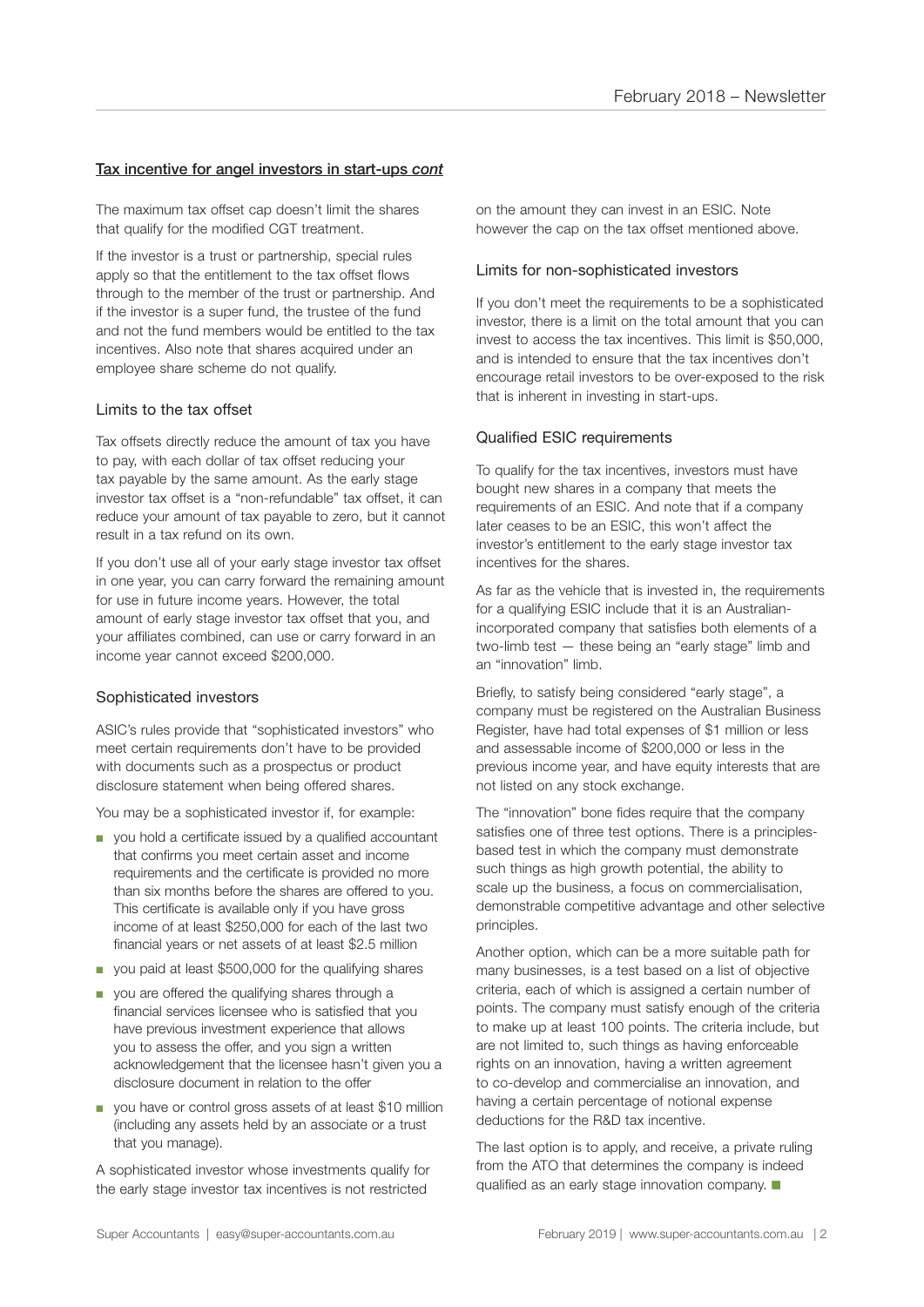

A perennial topic regarding tax deductions is claiming expenses for a car. The following notes summarise the most salient points when it comes to claiming a deduction for motor vehicle expenses. Of course every person's circumstances may be different, but the following covers most of the relevant information.

Key points to keep in mind include:

- the way a claim is calculated depends on your business structure
- if business changes structure, your entitlements and obligations may also change
- you must apportion expenses between business and private use
- records need to be kept for five years.

The common types of motor vehicle expenses you can claim include:

- fuel and oil
- repairs and servicing
- interest on a motor vehicle loan
- lease payments
- insurance
- registration
- depreciation (decline in value) of the vehicle.

# TYPES OF MOTOR VEHICLES

The type of motor vehicle you drive can affect how you calculate your claim. A motor vehicle is either a car or an "other vehicle".

# 1. Car

A car is a motor vehicle that is designed to carry:

- a load of less than one tonne, and
- fewer than nine passengers.

Most four-wheel drives and some utes are classed as cars.

# 2. Other vehicle

If your motor vehicle is not a car it's an "other vehicle". According to the ATO, other vehicles include:

- motorcycles
- minivans capable of carrying nine or more passengers
- utes or panel vans designed to carry loads of one tonne or more.

Note that expenses incurred in running a ute are not automatically tax deductible; you need to use the ute in your business and claim the business portion only.

*continued overleaf*  $\Rightarrow$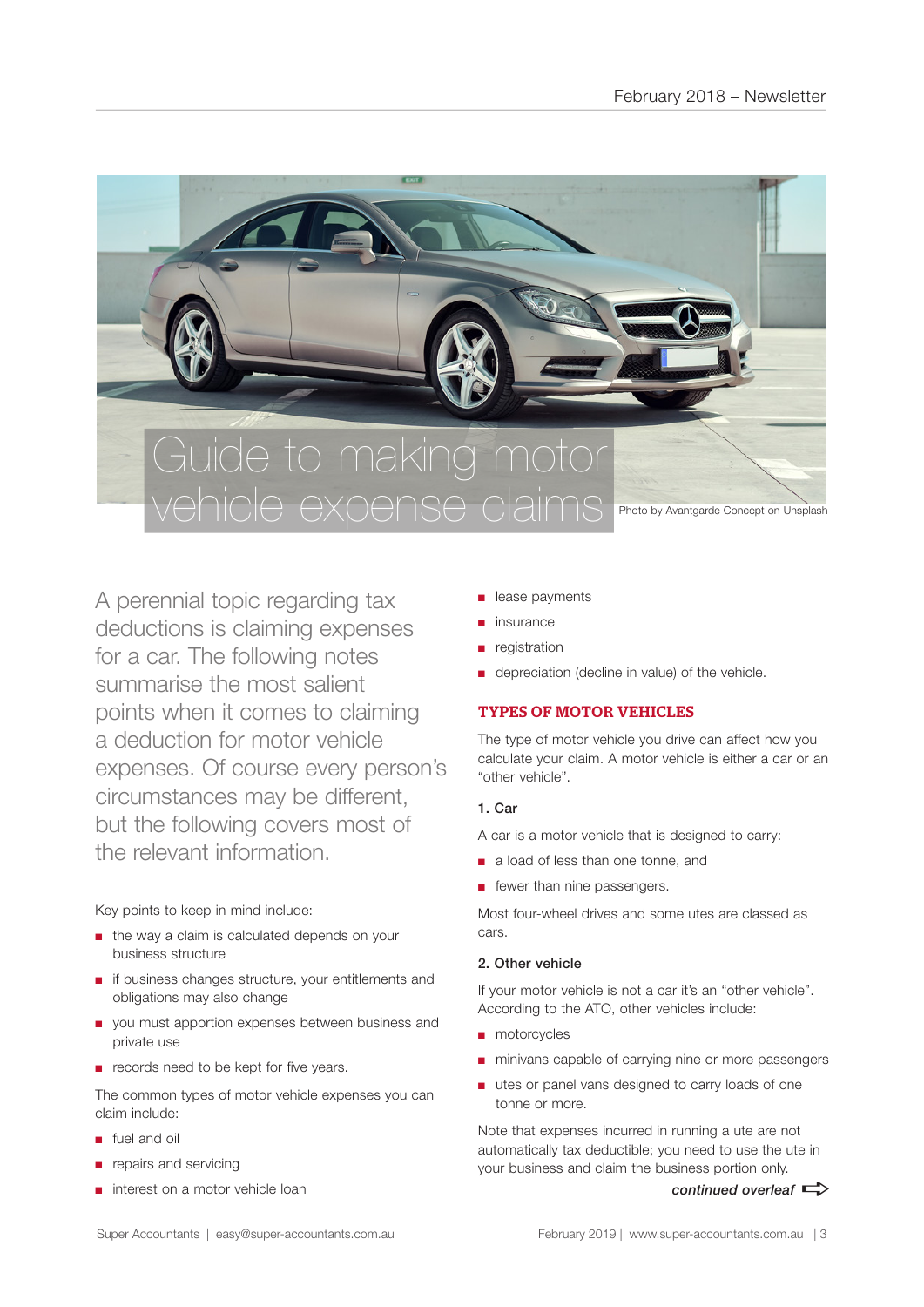## Guide to making motor vehicle expense claims *continued*

## BUSINESS STRUCTURE

Your business structure can affect your entitlements and obligations when claiming deductions for motor vehicle expenses.

# Sole traders and partnerships

If you operate your business as a sole trader or partnership (where at least one partner is an individual), the way to calculate your deduction depends on the type of vehicle and how it is used. The vehicle can be owned, leased, or hired under a hire purchase agreement.

You can only claim motor vehicle expenses that are part of the everyday running of your business (such as travelling to and from different business premises).

If the vehicle is used for both private and business purposes, it is expected that you will exclude any private use (such as driving your children to school).

## Cars

For cars, you can use the cents per kilometre method or the logbook method.

#### *1. Cents per kilometre method*

You can claim a maximum of 5,000 business kilometres per car. The rate per kilometre (66 cents in 2017-18 and 68 cents in 2018-19) takes into account your car running expenses, including depreciation. You can't make a separate claim for depreciation of the car's value.

You don't need written evidence, but you must be able to show how you worked out your business kilometres (for example, calendar or diary records). For claims above 5,000 kilometres you must use the logbook method or actual costs to claim the entire amount.

#### *2. Logbook method*

You can claim the business-use percentage of each car expense, based on logbook records. You must record:

- when the logbook period begins and ends
- the car's odometer reading at the start and end of the logbook period
- details of each journey including
	- start date and finishing date
	- odometer readings at the start and end
	- kilometres travelled
	- reason for the journey.

You must keep the logbook for a period (at least 12 continuous weeks) that is representative of your travel throughout the year. You can then use this for five years.

Work out the percentage of business travel from your logbook and use this to claim your business-related car expenses. You can't claim capital costs such as the purchase price of the car but you can claim this as depreciation.

#### Other vehicles

For all other vehicles, you can't use the cents per kilometre or logbook method. Your claims must be for actual costs for expenses, based on receipts. You can use a diary or journal to separate private use from business use. Ask this office for more guidance.

# Companies and trusts

If you operate your business as a company or trust, you can only claim the actual costs for motor vehicle expenses that are part of the everyday running of your business (such as travelling to and from different business premises, visiting clients or picking up goods for sale). Actual costs are based on receipts for expenses incurred.

Note that you cannot use a simplified method, such as cents per kilometre, to calculate your claim.

Make sure private use is separated from business use – by keeping a logbook or diary, recording the purpose of each trip and what portion was for business.

If your business is a private company that provides a vehicle to a shareholder or their associate to use in their capacity other than as an employee, this may be treated as a dividend or loan (known as Division 7A) that could affect the deductibility of your motor vehicle expenses. Ask us if this seems to fit your circumstances.

## MOTOR VEHICLE OWNERSHIP

There are further considerations depending on the ownership of the vehicle.

*1. Vehicle owned or leased by your business*

Your business can claim a deduction for the running expenses of a vehicle that is owned or leased by your business.

If the vehicle is available for private use by an employee or their associate (such as a spouse), fringe benefits tax (FBT) may apply.

#### *continued overleaf*  $\Rightarrow$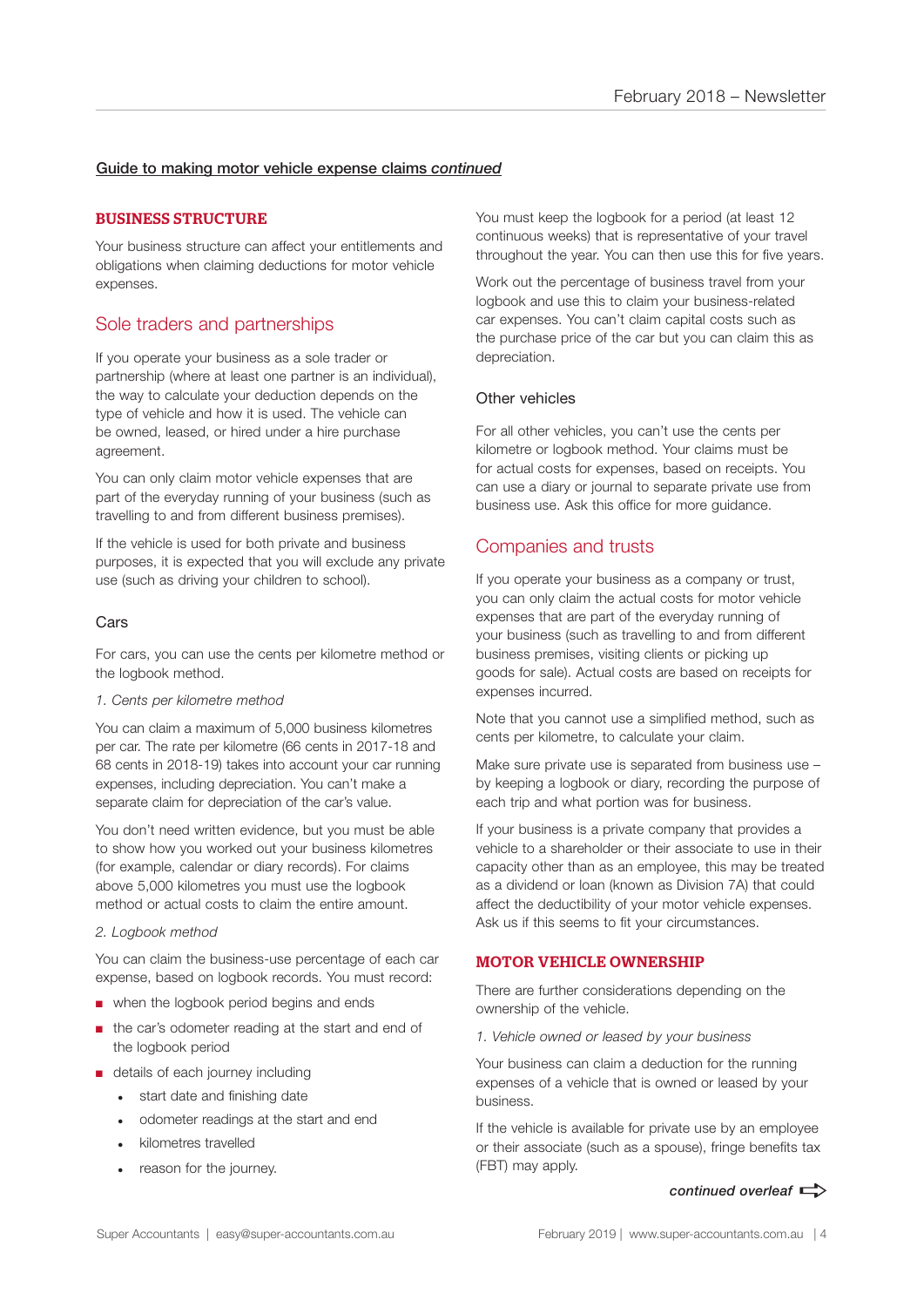## Guide to making motor vehicle expense claims *continued*

#### *2. Vehicle owned by your employee*

If your employee uses their own vehicle for businessrelated purposes and you pay them a motor vehicle allowance or reimburse them their costs, your business can claim a deduction for the allowance or expenses reimbursed, such as the cost of fuel.

Note that you can't claim depreciation if the vehicle is owned by your employee.

Your employee can claim a deduction for costs related to the business use of their vehicle in their own tax return, less any reimbursements or allowance they received from your business.

## DEPRECIATION OF A MOTOR VEHICLE

If you work out your deduction for expenses using the logbook method or actual costs, then you can generally claim a deduction for capital costs, such as the purchase price of a motor vehicle, over a period of time. This is known as depreciation or a decline in value.

You can apply the:

- $\blacksquare$  simplified depreciation rules by adding the motor vehicle's cost to the small business pool or using the instant asset write-off (if eligible), or
- $\blacksquare$  general depreciation rules by claiming a deduction over the effective life of the asset.

You can only claim depreciation on the business portion of the motor vehicle's cost.

If the business vehicle is a car, there's a limit on the cost you can use to work out your depreciation claim. For the 2017-18 and 2018-19 income years, the limit is:

- \$57,581, or
- the cost of the vehicle if it's less than this amount.

If you use the cents per kilometre method, depreciation of the vehicle is already taken into account.

## RECORDS YOU NEED TO KEEP

The records you need to keep depends on the method you use to calculate your motor vehicle expenses. Regardless of the method you use, you will need to keep:

- loan or lease documents
- details on how you calculated your claim
- tax invoices
- registration papers.

Please ask us if you require any guidance on any of the above matters.  $\blacksquare$ 

Photo by Josh Rinard on Unsplash

This information has been prepared without taking into account your objectives, financial situation or needs. Because of this, you should, before acting on this information, consider its appropriateness, having regard to your objectives, financial situation or needs.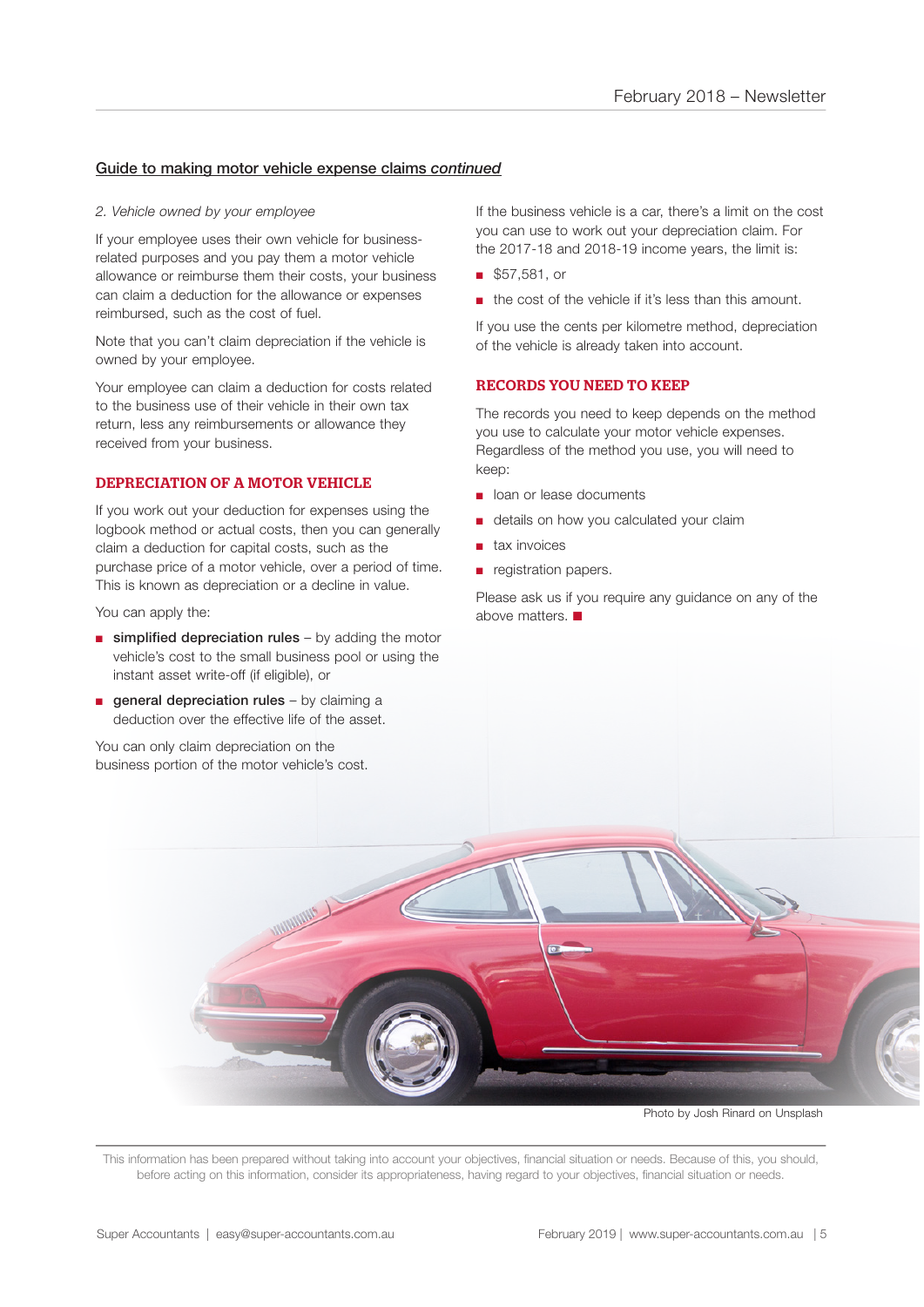

The ATO has announced that it is reviewing arrangements where members of an SMSF (typically at, or approaching, retirement age) purport to divert income earned from their personal services to their fund, which results in minimising or even avoiding tax altogether on that income.

Photo by Peter Pivak on Unsplash

The ATO says these arrangements typically display all or most of the following features:

- An individual performs services for a client or other "acquirer" of the personal services for which the individual does not directly receive any (or adequate) consideration for the services provided.
- The client does not pay or remit funds to the individual directly; rather the client remits the consideration for the services provided to a company, trust or other nonindividual entity (which may be an unrelated third party).
- The entity then distributes the income to an SMSF. of which the individual is a member, purportedly as a return on an "investment" of the SMSF in the entity.
- The trustee of the SMSF treats the income received as subject to a concessional rate of tax, or as exempt current pension income of the SMSF.

The ATO also points out that such arrangements may also include one or more of the following characteristics or variations:

- The income may be remitted by the entity to the SMSF via a written or oral agreement between them, instead of as a return on an investment in the entity.
- The SMSF may receive the income from more than one entity or through a chain of entities. Alternatively, the entity may distribute the income to more than one SMSF of which the individual and/or associates are members.

## WHAT ARE THE ATO'S CONCERNS?

The worry for the ATO is that in order to avoid paying tax at applicable personal marginal rates, individuals are entering into these arrangements in an attempt to divert "personal services income" (PSI) to an SMSF, where the

income is concessionally taxed or treated as exempt current pension income.

The ATO says that it considers that:

- The arrangement may be ineffective at alienating income such that it remains the assessable income of the individual.
- The income may be included in the individual's assessable income as personal services income.
- The amounts received by the SMSF may constitute non-arm's length income of the SMSF, such that the income is not eligible to be concessionally taxed and is not exempt current pension income.

Of course, the ATO considers that the general antiavoidance rules may apply to cancel tax benefits obtained by the individual.

It says other compliance issues for arrangements of this type may include:

- the amounts received by the SMSF under the arrangement could instead be deemed to be a contribution to the fund, and subject to the contributions caps
- superannuation regulatory issues, in particular the SMSF is maintained for purposes other than those set out in the sole purpose test, leading to the SMSF being made non-complying or the disqualification of an individual as a trustee.

# WHAT THE ATO IS DOING ABOUT IT

The ATO says it will be undertaking reviews of a number of cases involving arrangements of this type, and will be engaging with taxpayers whose affairs concern it in this regard where it becomes aware of this occurring.  $\blacksquare$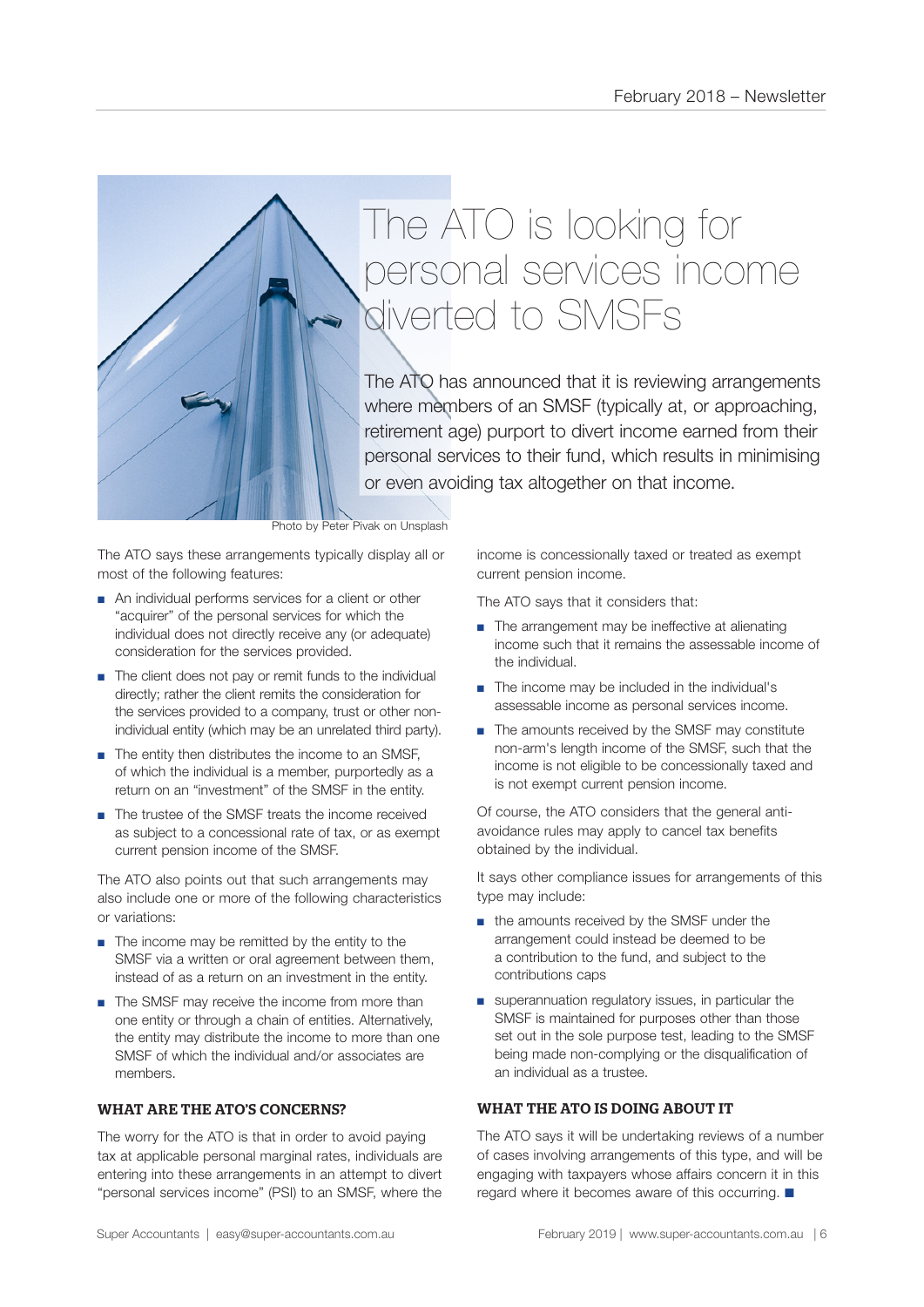

Being able to make claims for work-related travel expenses is generally an enviable deduction situation, and one that a good many taxpayers would like to achieve especially given that the status of being deemed an "itinerant" worker brings with it an expectation of a lot of travel kilometres.

While itinerant work is generally held to be undertaken by certain trades or classifications of workers, such as those working in primary production or mining, "itinerancy" can equally apply to any individual worker subject to their employment satisfying certain characteristics and criteria.

Broadly, the definition of "itinerant" refers to shifting places of work. However, as the term is used by the ATO in determining eligibility to make claims for certain travel expenses, it is important to get it right.

The characteristics or indicators of itinerant work, as set out in the rules, are that:

- travel is a fundamental part of the employee's work
- the existence of a "web" of work places in the employee's regular employment, that is, the employee has no fixed place of work

Photo by rawpixel on Un

- $\blacksquare$  the employee continually travels from one work site to another. An employee must regularly work at more than one work site before returning to his or her usual place of residence
- **•** other factors that may indicate itinerancy (to a lesser degree) include:
	- the employee has a degree of uncertainty of location in his or her employment (that is, no long term plan and no regular pattern exists)
	- the employee has to carry bulky equipment from home to different work sites
	- the employer provides an allowance in recognition of the employee's need to travel continually between different work sites.

The ATO points out however that the above characteristics, while not exhaustive, do give some guideline for determining itinerancy. It says that no single factor however should be relied upon, and that individual circumstances and the nature of work duties can also be factors in any final determination.

The legislation does not define "itinerant". Therefore the ATO approach in labelling employment as being itinerant in nature, and eligible for certain travel expense deductions, is not arrived at by a prescriptive approach, but rather through the use of illustrative case studies.

The following examples can be helpful in determining if the above characteristics or indicators have been met, and if therefore a taxpayer has a "reasonably arguable" position in regard to claiming certain travel expenses.

#### *continued overleaf* $\Rightarrow$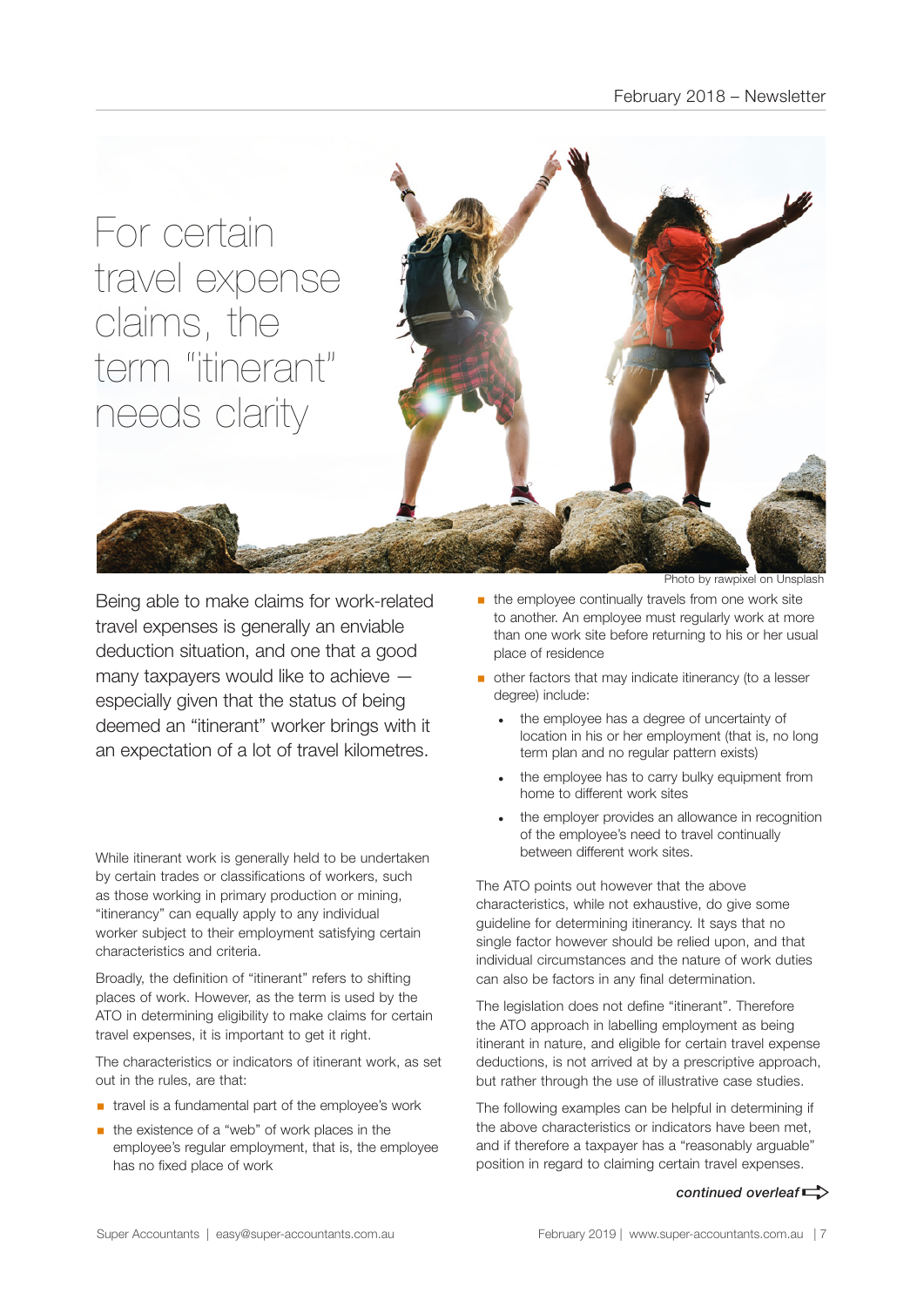## For certain travel expense claims, the term "itinerant" needs clarity *continued*

#### TRAVELLING IS A FUNDAMENTAL PART OF THE JOB

Travel must be a central feature of the employee's duties, and the very nature of the work means that it must be carried out in different locations.

#### ]**Example**

Jisa has supervisory responsibilities for a chain of retail outlets. Her duties require her to travel to several stores each day to assess each store's performance and to attend head office weekly to file reports. She does not visit the stores in a regular pattern. Travel is a fundamental part of Jisa's employment because the nature of the job itself makes travelling a necessary element of her duties. She is considered to be engaged in itinerant employment.

## ]**Example**

Kayla is an agency nurse who travels to several hospitals to relieve staff shortages. She is employed by the hospital at which she performs the duties. Kayla remains at the one hospital until completion of her shift. Travel is not a fundamental part of Kayla's employment, as she is not required to travel in the performance of her work once she commences duty. Kayla's employment is not considered to be itinerant.

## WEB OF WORK PLACES

If part of the employee's work requires them to perform work at a single site and then move to other sites on a regular basis, it would be considered that a "web" of work places exists.

#### ]**Example**

Jimmy sells equipment and supplies for a pharmaceutical company. He is required to travel to many clients each day to obtain sales of his company's products. He attends the employer's office monthly to complete paperwork. Jimmy's work requires him to travel to several workplaces (a "web" of work places). As he performs his duties at many different locations, his employment would be regarded as itinerant.

Care should be taken however, as performing work at different locations might not constitute a "web" of work places for the purpose of itinerancy as each work place might be regarded as a regular or fixed place of employment.

#### ]**Example**

Chris works for an accountancy firm and attends head office three days a week. He works the remaining two days at a suburban office. His work does not display a "web" of work places because:

- upon commencement he is not required to travel in the course of his duties
- Chris has two regular places of work.

#### CONTINUAL TRAVEL FROM ONE SITE TO ANOTHER

Continuously travelling from one workplace to another is a key factor in order to deem work as itinerant. However there needs to be a substantial link with the job to continuously travel for work.

#### ]**Example**

Tara works as a repairer for a manufacturer of office equipment. She is advised by mobile phone throughout the day of further clients to visit, and attends the employer's office weekly to complete paperwork and re-stock spare parts. Her work involves continuous travel from one location to another and her work is itinerant.

Continual travel refers to the amount of times an employee changes work locations. It requires an employee to work at more than one work site in order to be deemed to travel continuously. If an employee stays at a particular work site for a short period spanning several days or few weeks they may still be regarded as engaged in itinerant employment provided their usual pattern of work involves continual travel to more than one work site before returning to their usual place of residence.

#### ]**Example**

Priya is a fruit picker. She does not have a regular circuit, but organises her next job before completing the work at the current farm. She normally works and lives at many properties before returning home, remaining at each farm for two to three weeks. Priya is engaged in itinerant employment because:

- her employment has a web of work places
- there is continual travel from one farm to another before returning to her normal place of residence.

*continued overleaf* $\Rightarrow$